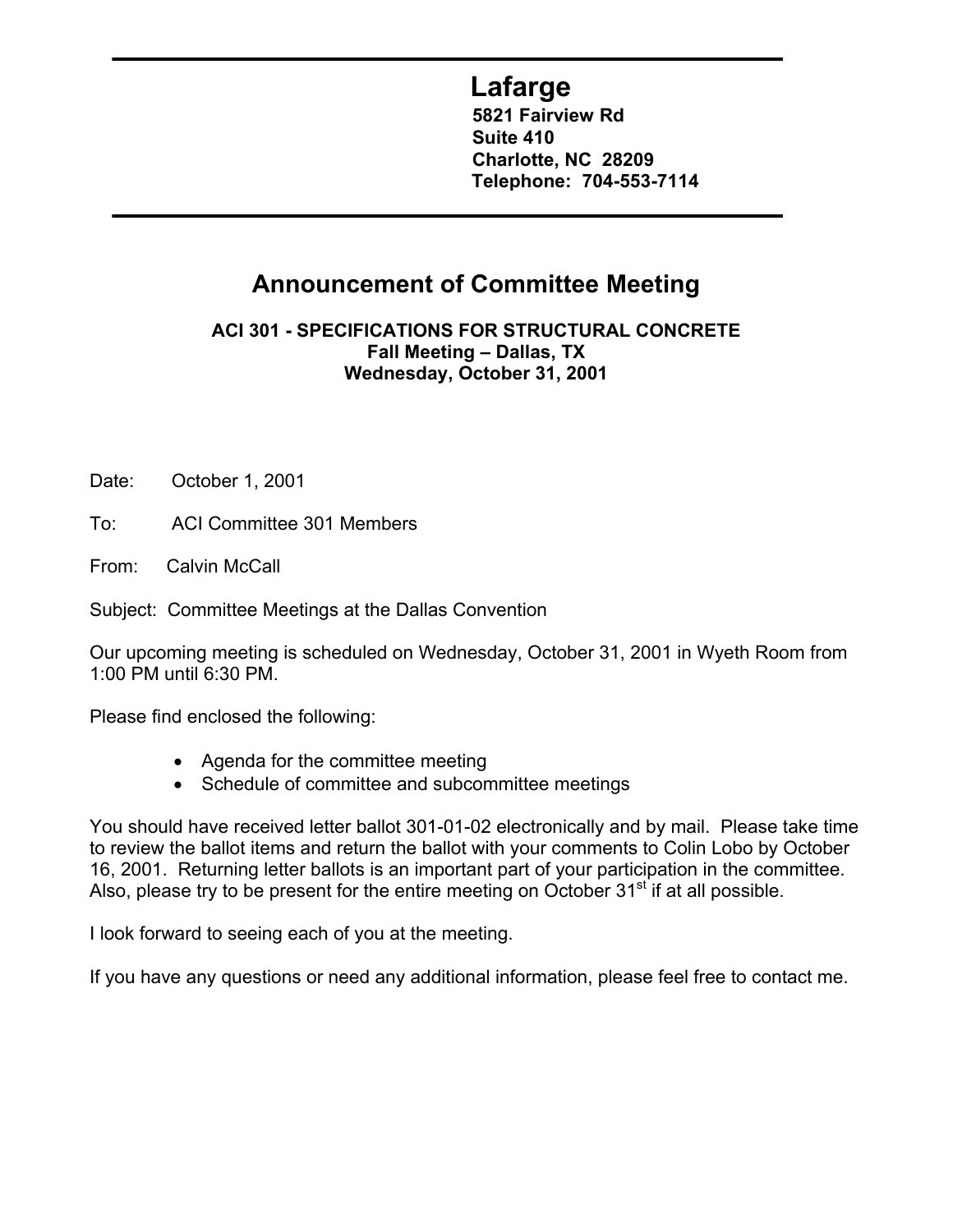#### **Agenda of Committee Meeting**

#### **ACI 301 - SPECIFICATIONS FOR STRUCTURAL CONCRETE Fall Meeting – Dallas TX**

**Wednesday, October 31, 2001 1:00 PM – 6:30 PM Wyeth Room** 

- 1. Call to Order
- 2. Minutes of Spring, 2001Meeting in Philadelphia
- 3. Introduction of Members
- 4. Announcements
	- a) Next meeting Detroit, MI, Marriott Renaissance Center, April 21-April 26, Changes in membership
	- b) Roster update
	- c) Web site
	- d) Other announcements
- 5. Results of letter ballot 301-01-02
- 6. Subcommittee Reports:
	- a) 301 A Domingo Carreira
	- b) 301 B Dave Gustafson
	- c) 301 C Jamie Farny
	- d) 301 D Roy Keck
	- e) 301 E Steve Close
	- f) 301 S Aimee Pergalsky
- 7. Electronic version of 301 Art Weiss
- 8. Old Business
- 9. New Business
- 10. Adjourn